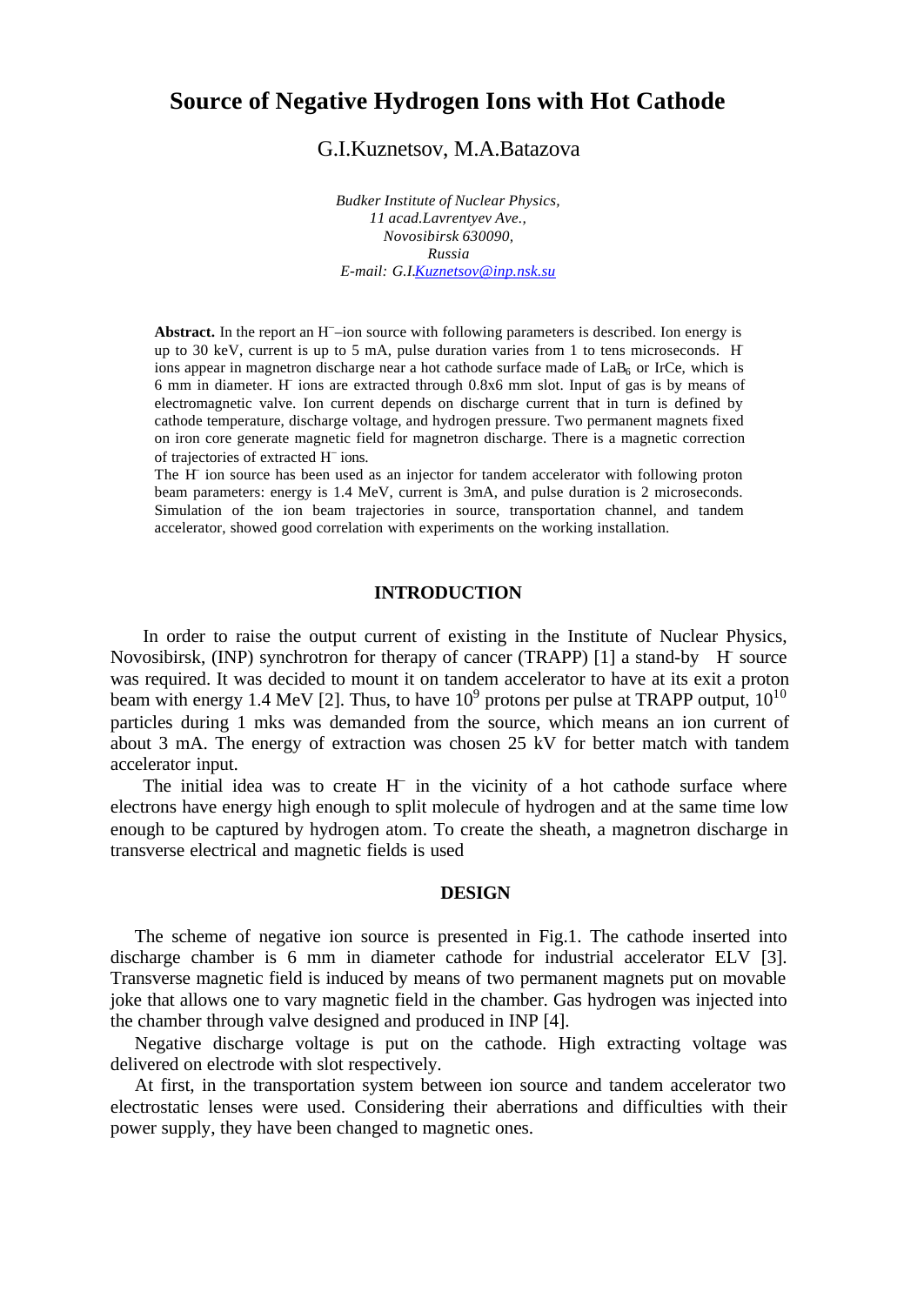

Fig.1. H source scheme.

In the system there is magnetic correction, which permit to adjust ion beam angle gained due to transverse magnetic field in the extraction area. Between two magnetic lenses of transportation channel, an electrostatic system of parallel shift and deviation of ion trajectories is mounted to aim the beam at the center of recharge tube in the tandem accelerator. At the source output a movable sectioned Faraday cup is situated.

Vacuum tanks of the H–source and tandem accelerator are joined by connecting pipe of a small diameter to separate their volumes. They are pumped by ion pumps NMD– 0.1 with capacity of 100 l/sec.

#### **SIMULATION**

Extraction of H is performed from the cathode through the slot of 0.8-0.9 mm of width and 6 8 mm of length. Simulation of ion optics has been made in cylindrical approximation and is presented in Fig.2. Cold cathode-slot gap is 1.5 mm, so taking into account distance drift when heated and sheath thickness, for computing the gap of 1 mm was chosen. The cathode emission supposed to be non-limited and estimated by Child-Langmuir law, but since space charge is negligible the optics between slot and the anode can be regarded as pure geometrical.

The results of calculation show that 6 mm cathode can produce up to 5 mA of H– with angle less than 100 mrad at the anode outlet. Increasing the slot–anode distance, one could reduce this angle, but it leads to rise in deviation in output coordinate of the beam due to transverse magnetic field in discharge chamber. One should be mentioned, that this field was not put into account for simulations.

The rectangular pulse of H– current comes then in transportation system with two magnetic lenses. One of variants of simulation of transportation channel with lenses and tandem accelerator in axial approximation is shown in Fig.3. Adjusting the lens currents we can change input angle of the beam quite smoothly, thus tuning beam coordinates for match with tandem channel and discharge tube.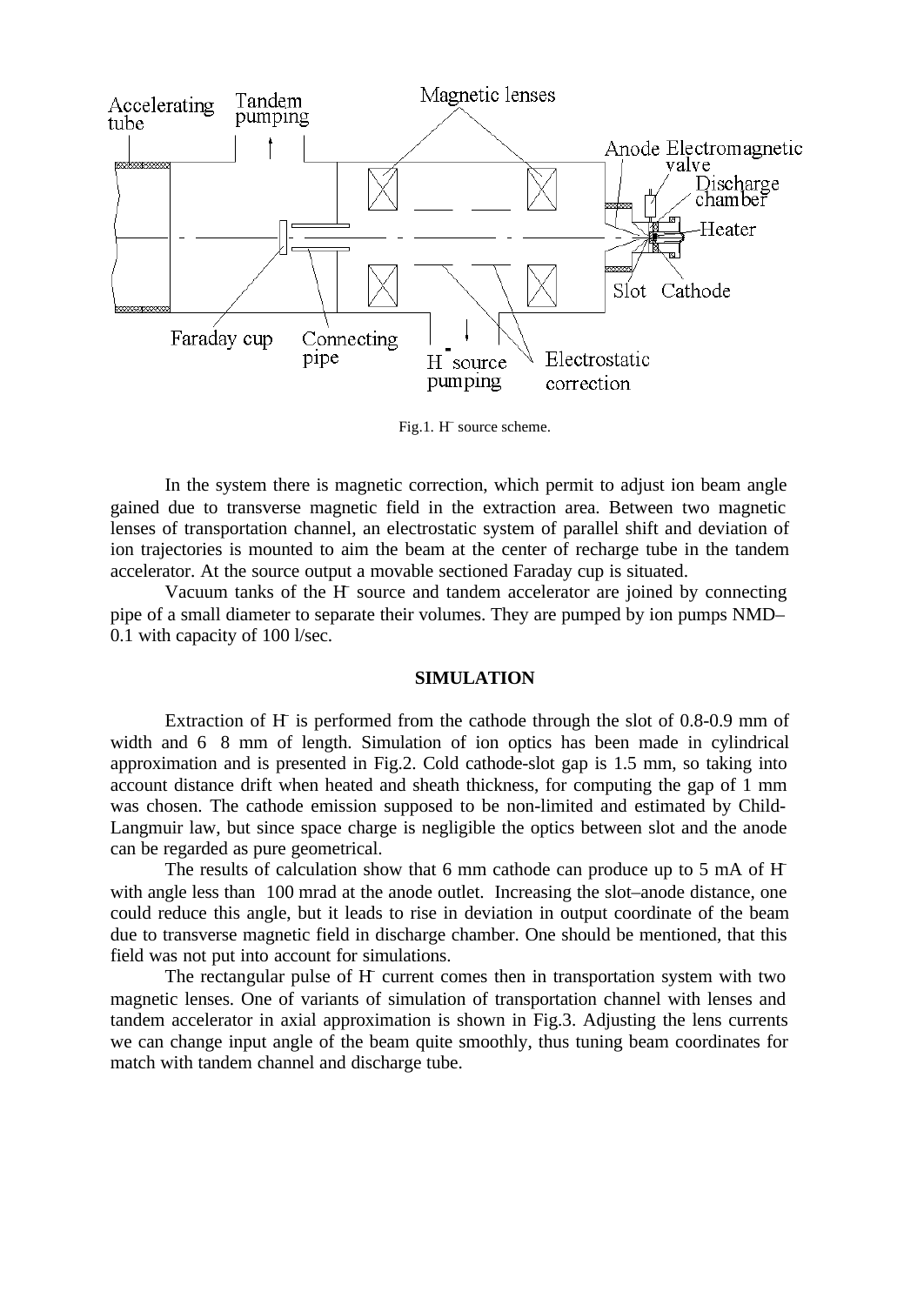

Fig.2. The source optics simulation.



Fig.3. Tandem optics.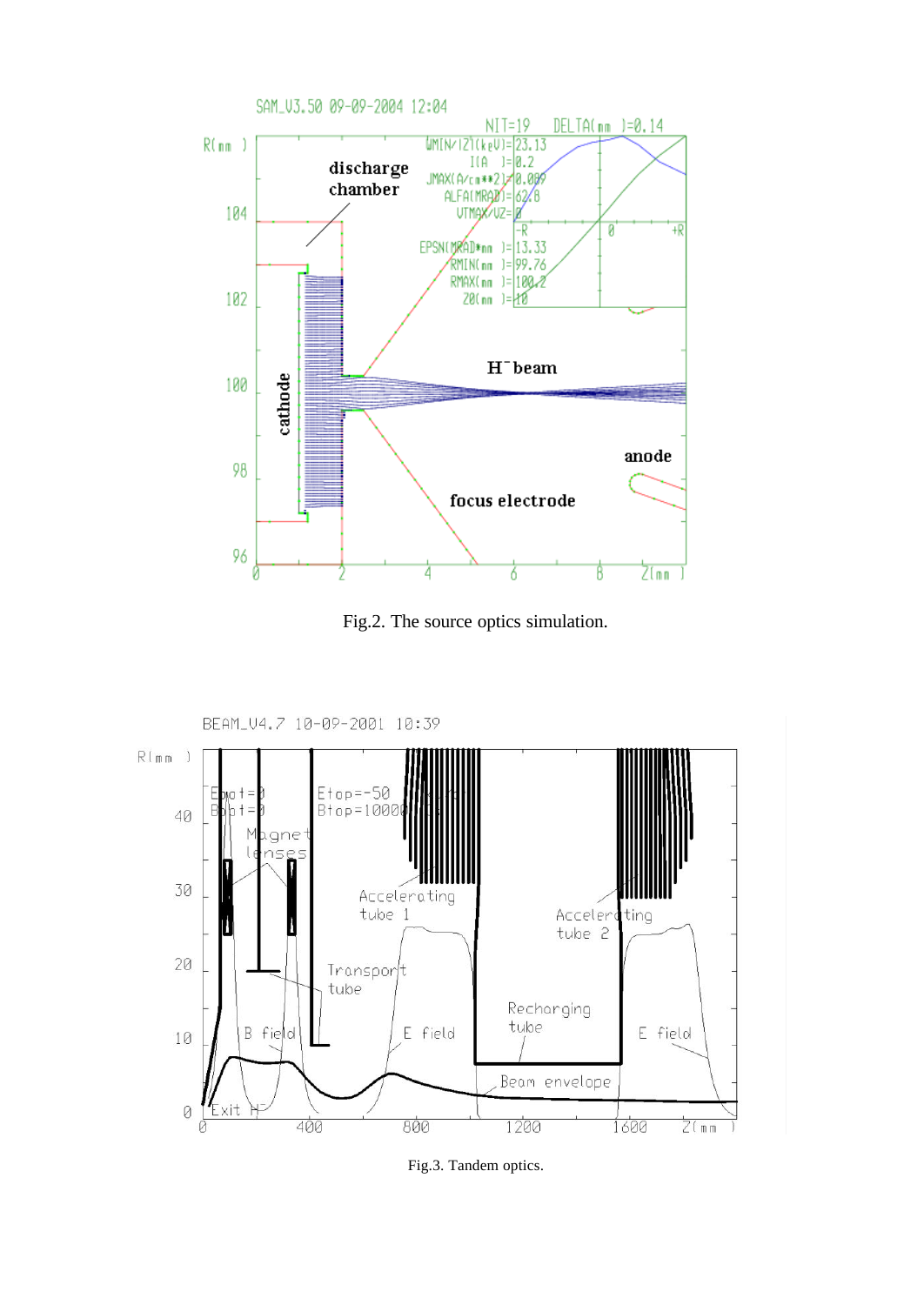## **RESULTS**

In Fig.4 the dependence of H– current versus discharge one is presented. Two kind of cathode materials have been used for the test, namely, monocrystal of lanthanum hexaboride (face [100]), and Iridium-Cerium alloy. Cold cathode-slot gaps were 1.6 mm and 1.5 mm accordingly. The current was measured by Faraday cup at 48 cm from the cathode surface at the output of the tube that connects the source and tandem accelerator. The beam cross-section was elliptical with axis rate 1:1.5.



Fig.4. H<sup>–</sup> current vs discharge current in the source.

The current was measured at the moment when pressure in the discharge chamber attained the value high enough to start the discharge but before the gas filled the transportation channel. If the transportation channel was filled with gas the exit ion current reduced twice. The discharge could burn in the chamber during 2 msec after its ignition, while the current was falling down up to 0.6-0.7 of its initial value. The time of valve operation is 250 450 mks.

The experiments with the source were performed with following parameters:

| - duration of discharge pulse  | 1 15 mks:                  |
|--------------------------------|----------------------------|
| - discharge voltage            | $0.1 \quad 1 \text{ kV}$ ; |
| - magnetic field               | 200 1500 Gs;               |
| - duration of extracting pulse | 1 6 mks;                   |
| - extracting pulse voltage     | 5 30 kV.                   |

The observed current of H–was corresponded to the value computed by  $3/2$  law for plane diode. The gas amount coming into the discharge chamber during one shot is  $1\,$  3.10<sup>3</sup> cm<sup>3</sup>. It is better to have steep front of injected hydrogen in the discharge chamber with more than 3 atmospheres of pressure before gas valve.

In Fig.5 one can see the proton current of about 2.5 mA measured at the output of tandem accelerator that was gained from 3 mA of H – extracted out of the source. The beam diameter is about 8 mm that is close enough to 6 mm simulated.